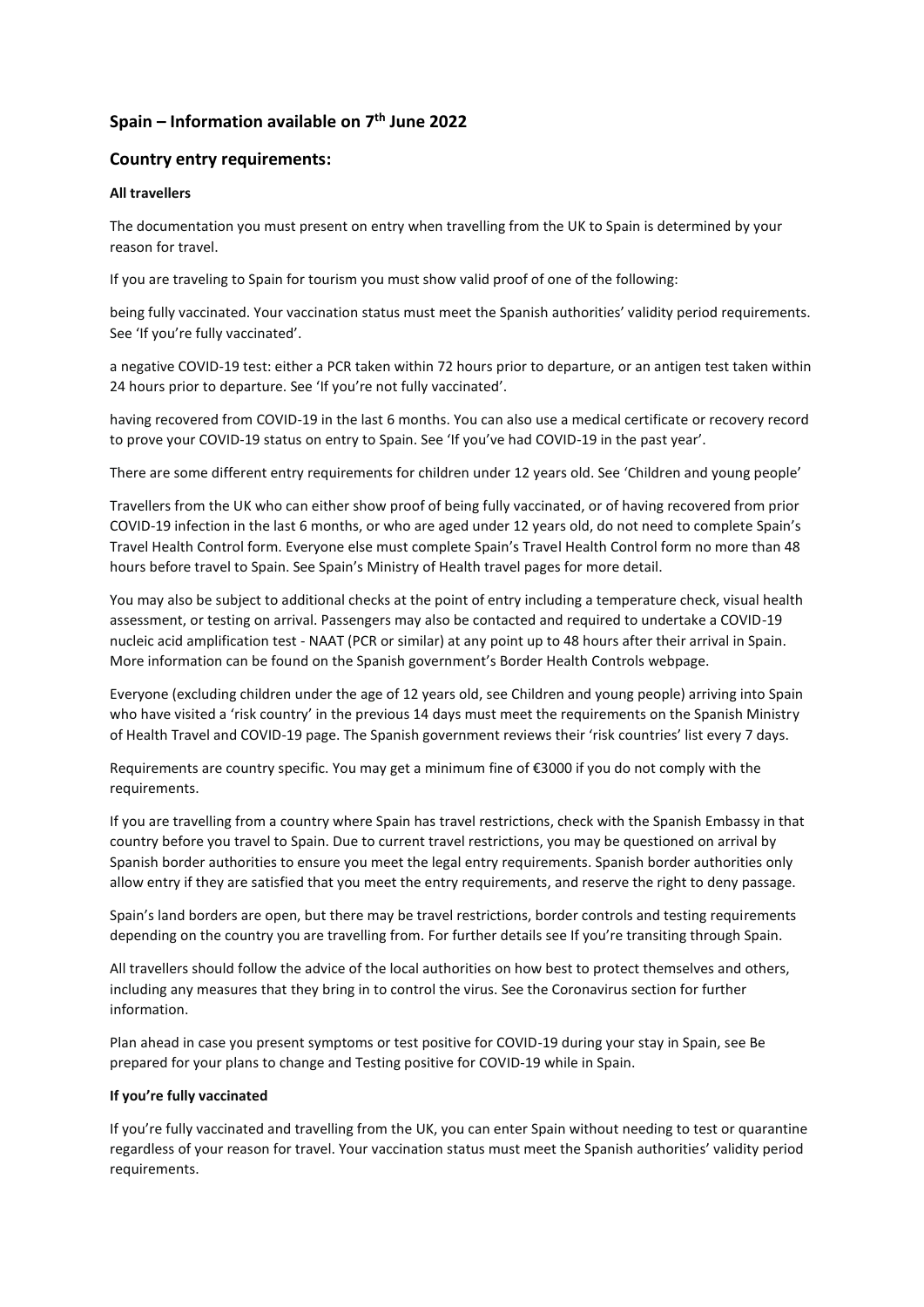If you have received a booster, you are considered fully vaccinated for entry into Spain. There is currently no expiry date for booster jabs.

If you have not received a booster, but have received two doses of a two-dose vaccine or one dose of a singledose vaccine approved for use by Spain, then at least 14 days and no more than 270 days must have passed since your last dose, to qualify as fully vaccinated.

Only vaccines authorised by the European Medicines Agency or by the World Health Organisation are accepted. Date(s) of vaccination must be specified.

Children under the age of 12 years old do not need to show proof of being fully vaccinated on entry to Spain – see Children and young people

#### **Proof of vaccination status**

Spain will accept the UK's proof of COVID-19 vaccination record and proof of COVID-19 vaccination issued in the Crown Dependencies.

Your date(s) of vaccination must be specified and you need to have had a vaccine authorised by the European Medicines Agency or by the World Health Organisation.

Your NHS appointment card from vaccination centres is not designed to be used as proof of vaccination and should not be used to demonstrate your vaccine status.

Documents can be in either English, Spanish, French or German and in paper or electronic format. They must specify your name and surname. See 'Entry requirements for entry in Spain from third countries' section 'k.' on the Spanish Ministry of Health Travel and COVID-19 page for further information on proof of vaccination for travelling to Spain from the UK.

Further rules may apply if you have travelled to a country on Spain's list of 'risk' countries in the 14 days prior to travel to Spain.

#### **If you're not fully vaccinated**

If you're not fully vaccinated, you can enter Spain presenting one of the following documents:

documentation certifying that you have undertaken a diagnostic test and tested negative within 72 hours of entering Spain if using a COVID-19 nucleic acid amplification test - NAAT (PCR or similar), or 24 hours if using an antigen test.

proof of having recovered from COVID-19 in the last 6 months. You can also use a medical certificate or recovery record to prove your COVID-19 status on entry to Spain. See 'If you've had COVID-19 in the past year'.

Travellers from the UK who can either show proof of being fully vaccinated, or of having recovered from prior COVID-19 infection in the last 6 months, or who are aged under 12 years old, do not need to complete Spain's Travel Health Control form. Everyone else must complete Spain's Travel Health Control form no more than 48 hours before travel to Spain. See Spain's Ministry of Health travel pages for more detail.

#### **If you've had COVID-19 in the past year**

If you're travelling to Spain for tourism purposes and have recovered from prior COVID-19 infection in the last 6 months, you can use the UK proof of COVID-19 recovery record or a recovery certificate issued by a relevant health authority or medical service to certify your COVID-19 status.

At least 11 days must have passed since your first positive COVID-19 nucleic acid amplification test - NAAT (PCR or similar) or rapid antigen test. The recovery record or certificate will be valid for 180 days from the date of the positive test and must include the following information:

your full name